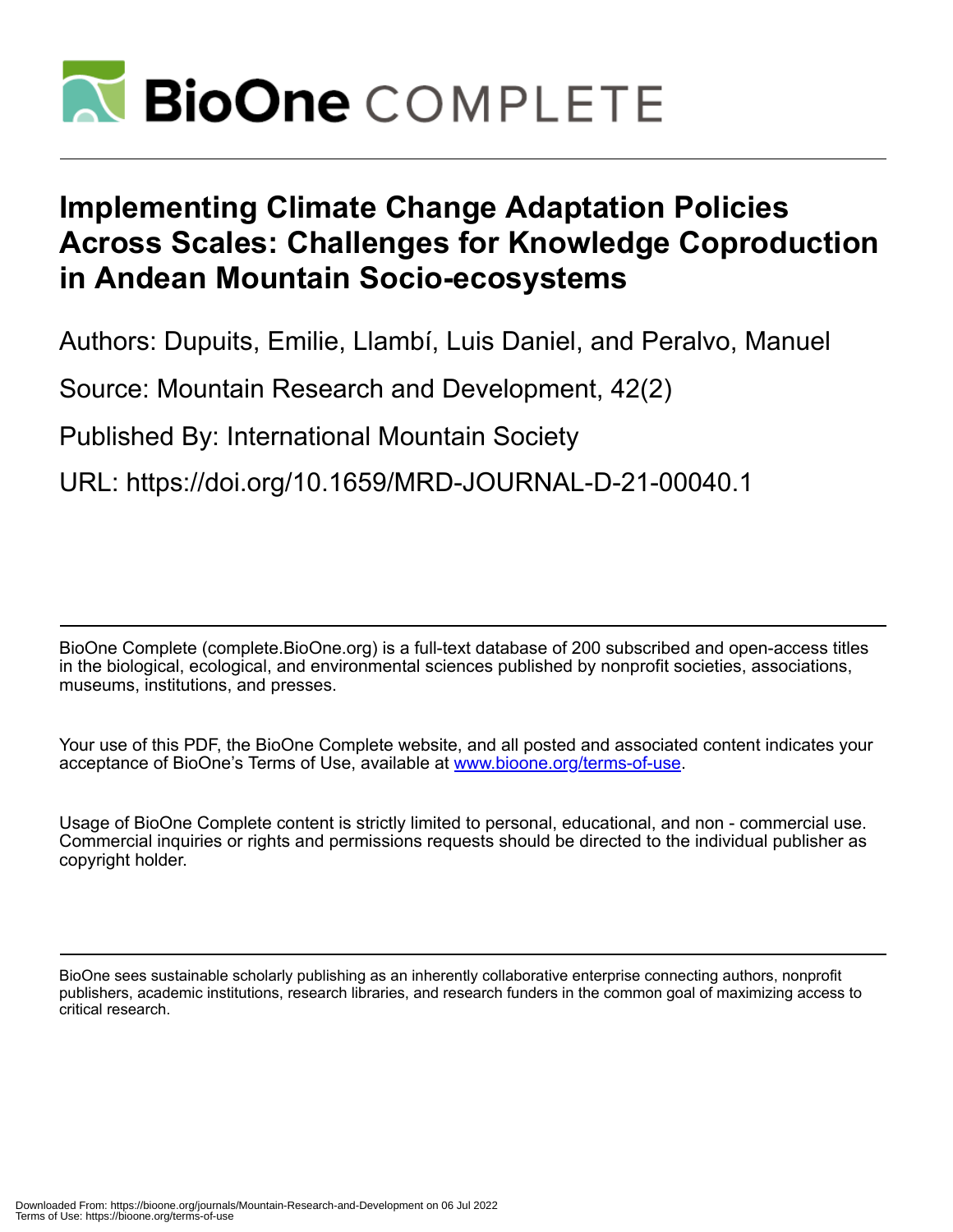# Implementing Climate Change Adaptation Policies Across Scales: Challenges for Knowledge Coproduction in Andean Mountain Socio-ecosystems

# Emilie Dupuits<sup>1</sup>\*, Luis Daniel Llambi<sup>2</sup>, and Manuel Peralvo<sup>2</sup>

\* Corresponding author: [edupuits@usfq.edu.ec](mailto:edupuits@usfq.edu.ec)

 $1$  Carrera de Relaciones Internacionales, Universidad San Francisco de Quito, Avenida Diego de Robles & Vía Interoceánica, Quito, Ecuador

 $2$  Consorcio para el Desarrollo Sostenible de la Ecorregión Andina (CONDESAN), Germán Alemán E12-123, Quito, Ecuador

- 2022 Dupuits et al. This open access article is licensed under a Creative Commons Attribution 4.0 International License ([http://creativecommons.org/](http://creativecommons.org/licenses/by/4.0/) [licenses/by/4.0/](http://creativecommons.org/licenses/by/4.0/)). Please credit the authors and the full source.

The Andean region presents specific challenges related to its globally important natural heritage, the broad range of pressures on landscapes and ecosystems that accentuate the effects of climate change (CC), and a great diversity of institutional arrangements and policy tools to increase the adaptive capacity of socioecological systems and related disaster risk reduction strategies. In this context, regional readings are needed to generate a multiscale and multisectoral analysis of the responses of Andean countries in public policy and at the grass roots. This paper examines institutional challenges and local perceptions regarding the implementation of CC adaptation policies in the Andean countries. We analyze the regulatory, institutional, and policy framework related to CC policies in Andean countries over the last 5 years. Further, we analyze synergies and opportunities, as well as possible tensions and resistance, that the implementation of CC adaptation policies may generate among diverse actors (civil society organizations, peasant/indigenous communities, and local/regional authorities, among others). For this, we analyze 7 case studies at the subnational level across the Andes. These were chosen to reflect the diversity of local

governance contexts across the region and the progress and challenges faced in implementing CC adaptation policies on the ground. This analysis reveals how the implementation of CC adaptation policies in diverse territorial contexts often lacks articulation and coherence with the governance tools and platforms typically used by local actors. In response to this overall limitation, various representative strategies derived from the case studies are highlighted, illustrating different modes of multiactor and multiscale cooperation. Finally, based on our sociopolitical analysis, we propose some key recommendations for the different stakeholders, which could inform the development of an agenda for multiscale and multiactor CC adaptation governance in the region.

Keywords: climate change adaptation; mountain socioecosystems; multiscale governance; knowledge coproduction; Andes.

Received: 12 August 2021 Accepted: 13 January 2022

# Introduction

Since the ratification of the United Nations Framework Convention on Climate Change (UNFCCC) in 1994, Andean countries have been formulating and implementing national climate change (CC) strategies and programs. In turn, they have progressively incorporated CC considerations into their national and subnational development plans (Maldonado et al 2012; Schoolmeester et al 2016; Barcena et al 2020; Llambí and Garcés 2021). Additionally, since 2015, the implementation of the 2030 Agenda for Sustainable Development has emphasized the need to better articulate responses to the problems and challenges related to CC and sustainability objectives, including disaster risk reduction strategies.

CC adaptation is gaining importance, especially given the institutional, financial, and political challenges related to the implementation of CC mitigation policies (Mills-Novoa et al 2020). According to the UNFCCC, adaptation refers to changes in processes, practices, and structures to moderate potential damages or, alternatively, to benefit from the opportunities associated with CC. Public funds for CC

adaptation increased globally by 35% between 2015 and 2018, reaching close to US\$ 30 billion (Climate Policy Initiative 2019). In this context, all countries must generate policy instruments, including national adaptation plans, and present adaptation measures as part of their nationally determined contributions (NDCs) to UNFCCC.

Several studies have highlighted the specificities of Andean mountain socio-ecosystems. These highlight the importance of developing particular strategies for CC adaptation (Llambí and Garcés 2021). Characteristics include a high topographic complexity and climatic heterogeneity, risks and hazards associated with melting glaciers, changes in the functions and services of Andean ecosystems (eg reducing drinking water access, affecting productive activities), high vulnerability to soil erosion, strategic provision of clean water in the context of increasing demand due to growing urbanization, global importance as biodiversity hotspots, high sociocultural diversity, vulnerability to extractive industries and mining, and a prevalence of small-scale productive practices.

The literature synthesizes the policy framework around CC in the Tropical Andes (Cuesta et al 2012; Maldonado et al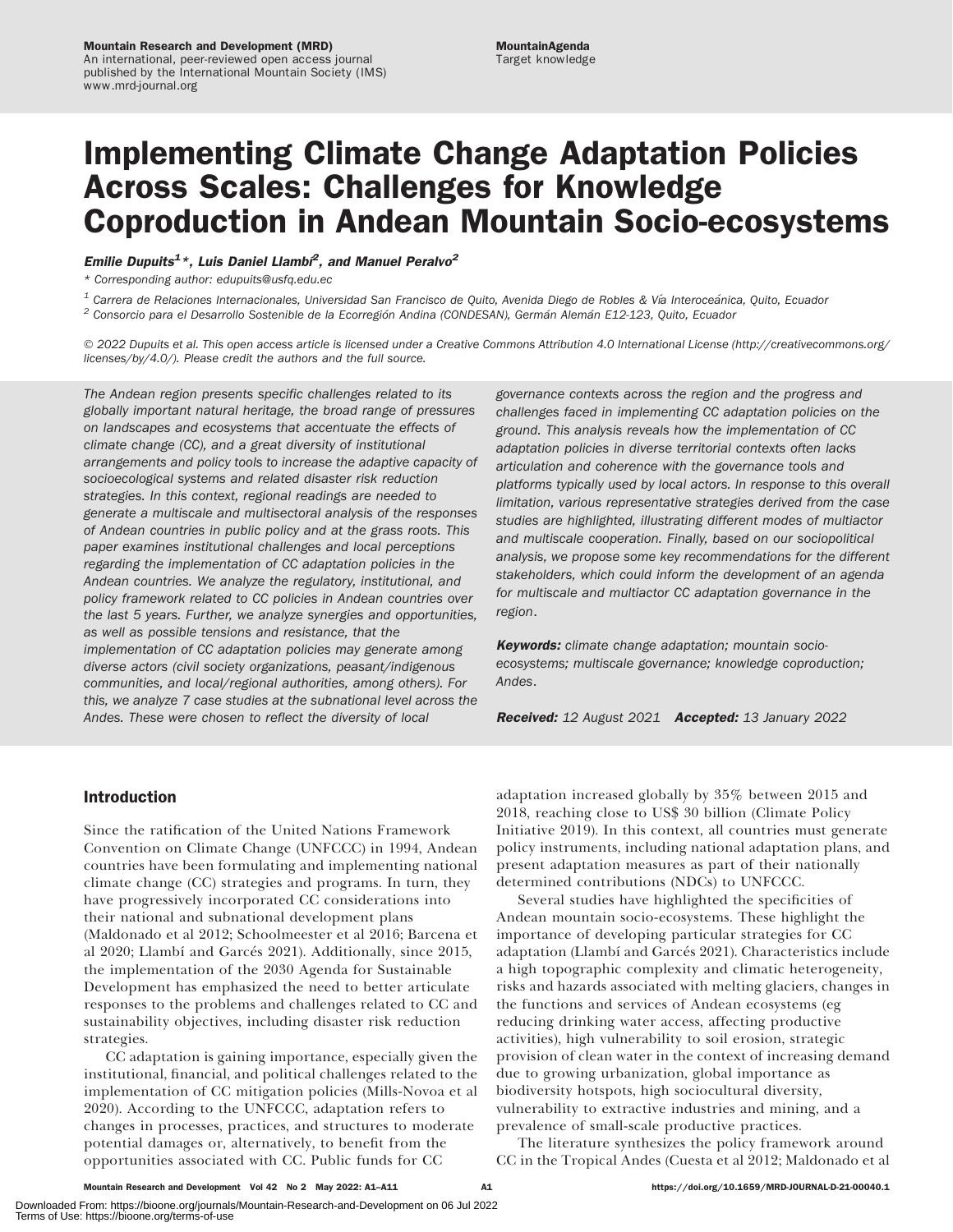2012; Schoolmeester et al 2016; Mathez-Stiefel et al 2017). However, these studies do not include the policies developed in the southern Andes (Chile and Argentina). Progress made in the last 5 years needs to be evaluated. This includes key aspects of the implementation and status of monitoring and evaluation of CC adaptation plans; the level of intersectoral integration of policies that promote adaptive capacity, including disaster risk reduction strategies; and the level of coordination between tools designed at different levels of governance (Wiegant et al 2020). We adopt a critical perspective of CC adaptation, considering alternative approaches of community-based adaptation and the integration of local and indigenous knowledge, as well as the challenges and tensions arising from knowledge coproduction and policy formulation/implementation in this context (Ariza-Montobbio and Cuvi 2020; Mills-Novoa et al 2020).

This paper therefore aims to examine the institutional challenges and local perceptions regarding the implementation of CC adaptation policies in the Andean countries. We review and analyze the regulatory, institutional, and policy frameworks relating to CC in Andean countries over the last 5 years. Further, we analyze the synergies and opportunities, as well as the possible tensions and resistance, that the implementation of CC adaptation policies could generate in contrasting Andean territories among diverse actors (civil society organizations; local, peasant and indigenous communities; urban centers; and local authorities, among others). This analysis is based on 7 case studies at the subnational level across the Andes. These were chosen to reflect the diversity of local governance contexts found across the region and the progress and challenges faced in implementing CC adaptation policies on the ground.

The analysis reveals how the implementation of national CC adaptation policies on the ground often lacks articulation and coherence with the governance tools and platforms used by local actors. To respond to this limitation, various initiatives and alternative policy options are scrutinized through the case studies, and key recommendations are made to help define an agenda for multiactor and multiscale cooperation over the implementation of CC adaptation policies in the region.

# Conceptual approach and methodology

The Paris Agreement has prompted a move from designing CC policies and adaptation plans to their effective implementation through the participation of the respective stakeholders. In this regard, the multiscale governance approach (Brondizio et al 2009; Andonova and Mitchell 2010) highlights the challenges of interinstitutional and intersectoral articulation when designing, implementing, and monitoring CC adaptation policies at the regional, national, subnational, and local levels. One of the greatest challenges is the connection between national regulatory frameworks and their adaptation to the realities and needs of the territories facing CC impacts. More broadly, institutional gaps may appear in the interaction between national policies on one hand, and local needs and expectations on the other, in implementing climate policies in the field (Dupuits and Cronkleton 2020; UNEP 2021).

Specific challenges include effectiveness, capacity building, legitimacy, inclusion of beneficiaries in the decision-making processes, information mechanisms, and accountability (Giudice et al 2019; Wiegant et al 2020). Additionally, institutional gaps materialize with a lack of guidelines on how to implement and articulate national normative instruments on CC with instruments at the local scale (eg development and management territorial plans).

Mechanisms of social participation and cocreation of local and technoscientific knowledge should be used to avoid reproducing power asymmetries and socioenvironmental conflicts (Mills-Novoa et al 2020). The knowledge coproduction approach is relevant in the field of CC adaptation to understand the interaction and articulation processes among multiple actors with diverse interests that affect the design, implementation, and monitoring of these policies (Budds and Zwarteveen 2020; Miller and Wyborn 2020).

Andean mountain socio-ecosystems present particular challenges for multiscale governance and knowledge coproduction (Figure 1) because of their high biophysical heterogeneity. This is reflected in complex mosaics of productive systems, the coexistence of hybrid formal and customary resources management systems, and the prevalence of poverty, especially in rural landscapes of small producers (Mathez-Stiefel et al 2017).

A qualitative and inductive methodology was used to collect first- and secondhand data. First, we conducted a review of gray literature and academic articles about CC adaptation policies (plans, strategies, national contributions, and communications) designed at the global, regional, and national levels that impacted Andean countries. A synthesis of the literature review is presented below, in the section ''The state of CC adaptation policies in the Andes.''

Second, we conducted a survey of regional and national decision makers during November 2020. This made it possible to identify the priorities and opportunities in the advancement of CC adaptation policies. Twenty-two key stakeholders from 6 countries across the Andes participated in the survey. The objective was to collect baseline information on the status and evolution of CC adaptation policies in the Andes during the last 5 years, contribute to the selection of relevant case studies, and identify key contacts for participation in workshops and subsequent interviews.

Finally, an online discussion forum on ''Climate Change Policies and Adaptation Strategies in the Andes: A Multisectoral View From the Mountains'' was held on 9 December 2020, within the framework of International Mountain Day. The event attracted 38 participants from 7 countries across the Andes, including regional and national decision makers, international experts, and civil society leaders. Gaps, opportunities, and priority issues were identified to guide the work and advocacy around CC adaptation policies in the Andes in the coming years.

# Study area and case study selection

To explore local perceptions on the implementation of CC adaptation policies, as well as the possible resistances and the emergence of alternative proposals from the grass roots, 7 case studies were selected in September 2020. Selection was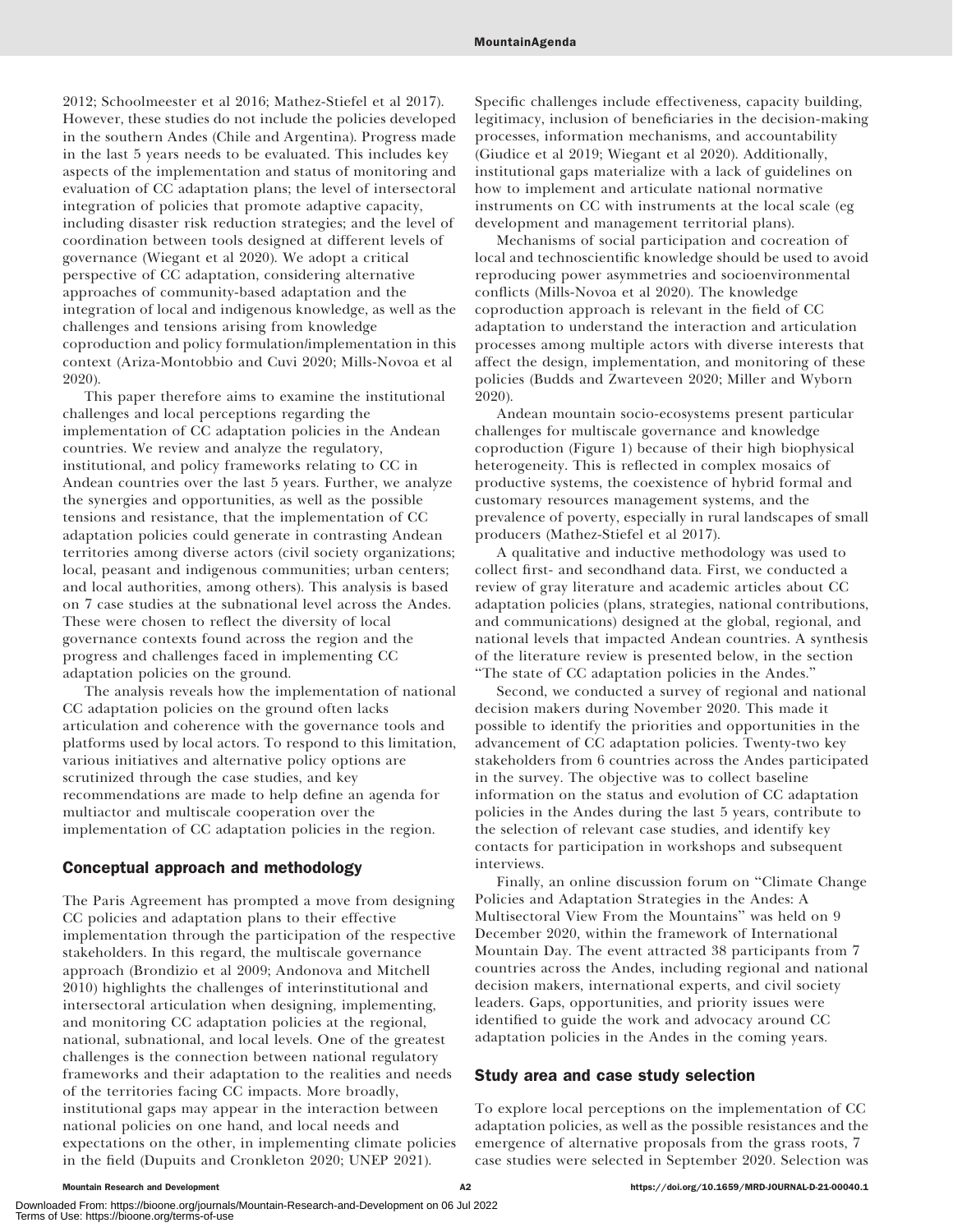



based on the research experience of the authors and available site-level data to represent the diversity of socioenvironmental, ecosystem, and institutional contexts throughout the Andes. Semistructured interviews were conducted virtually between October 2020 and February 2021, with 22 key actors (including 8 women) involved in selected case studies and partly in the survey. The interviews were conducted with local and national government representatives, international cooperation experts, nongovernmental organizations, and community-based and indigenous leaders. However, we acknowledge that the small

sample may not encompass all relevant perspectives and issues, and the final recommendations should be refined through further investigation and inclusion of additional voices in multiscale governance and knowledge coproduction. To process the semistructured interviews, a discursive analysis method was used to identify the interests and perceptions of the actors, as well as the power relations at stake at different scales.

Table 1 and Figure 2 provide details on the location and main characteristics of the 7 case studies considered in the analysis. They were selected according to 5 criteria: (1) the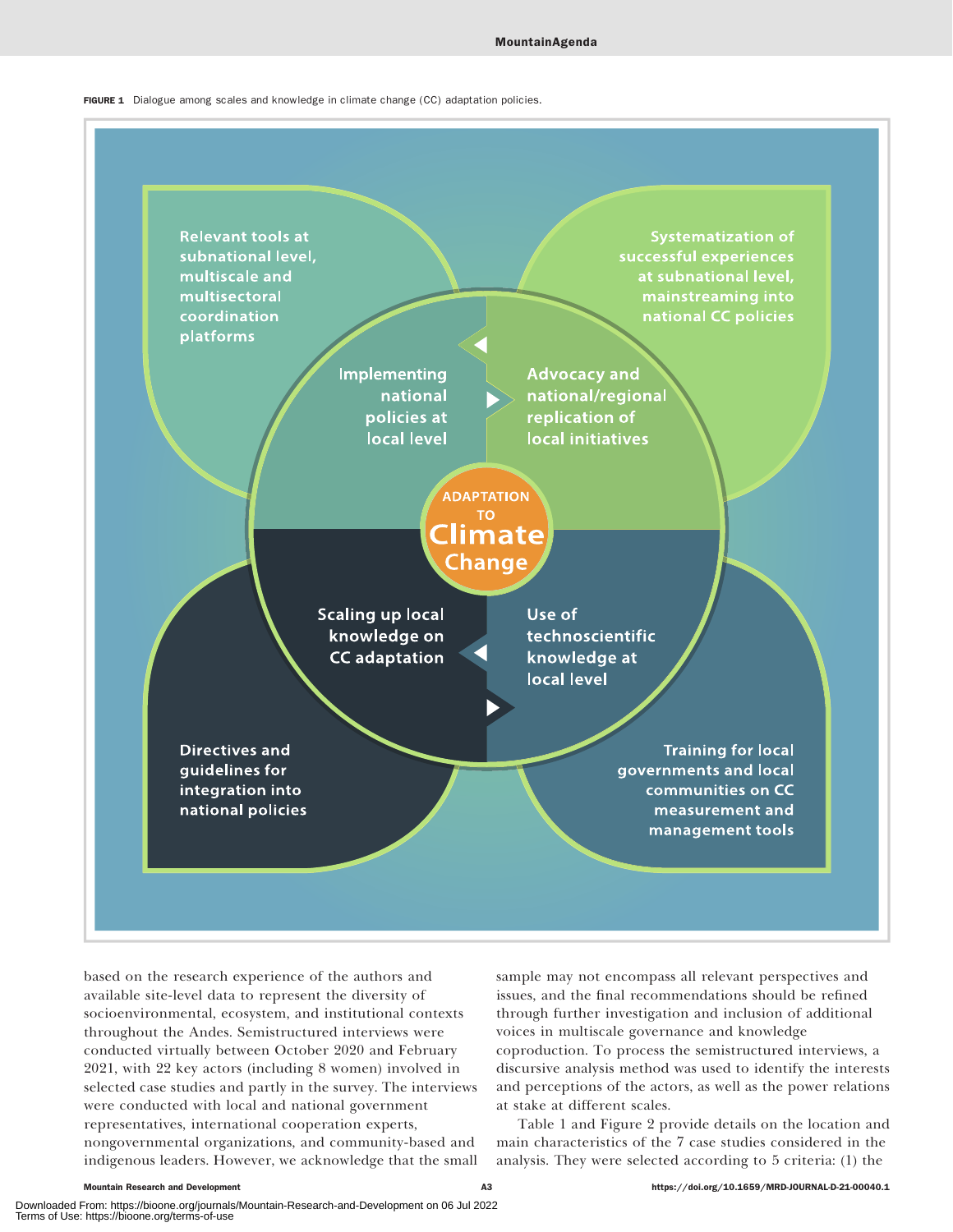TABLE 1 Main characteristics of the 7 case studies selected. (Table continued on next page.)

| <b>Case study</b>                                                             | <b>Dimensions</b>                                        | <b>Main characteristics</b>                                                                                                                                                                                                             |  |
|-------------------------------------------------------------------------------|----------------------------------------------------------|-----------------------------------------------------------------------------------------------------------------------------------------------------------------------------------------------------------------------------------------|--|
| Laguna de los Pozuelos                                                        | <b>Country</b>                                           | Argentina                                                                                                                                                                                                                               |  |
| <b>Biosphere Reserve (high</b><br>Andean wetlands, puna)                      | <b>Key sectors</b>                                       | Sustainable livestock management, environmental restoration, water<br>management                                                                                                                                                        |  |
|                                                                               | <b>Key political-institutional</b><br><b>instruments</b> | National Monument and Biosphere Reserve Management Plan,<br><b>Wetland Law Proposal</b>                                                                                                                                                 |  |
|                                                                               | Key programs and actors                                  | Conserving the high Andean wetlands in partnership with local<br>communities (2017-2024)-Wetlands International, Secretariat of<br>Family Agriculture, Jujuy province                                                                   |  |
| <b>Totora and Tiraque</b>                                                     | <b>Country</b>                                           | <b>Bolivia</b>                                                                                                                                                                                                                          |  |
| municipalities, Cochabamba<br>(wet puna, yungas, valley)                      | <b>Key sectors</b>                                       | Sustainable management of agrobiodiversity, adaptation based on the<br>community and ancestral knowledge                                                                                                                                |  |
|                                                                               | Key political-institutional<br><b>instruments</b>        | Life Systems, Territorial Integrated Development Plans                                                                                                                                                                                  |  |
|                                                                               | <b>Key programs and actors</b>                           | Proposal for a municipal law for the protection of watersheds areas<br>(2020)-Plurinational Authority of the Mother Earth, AGRECOLAndes                                                                                                 |  |
| San José de Maipo                                                             | <b>Country</b>                                           | Chile                                                                                                                                                                                                                                   |  |
| municipality, Metropolitan<br>region (high Andean                             | <b>Key sectors</b>                                       | Sustainable agriculture, regenerative livestock                                                                                                                                                                                         |  |
| mountains, lakes, glaciers)                                                   | Key political-institutional<br><b>instruments</b>        | Soil, Water, and Forest Conservation District; regional CC action<br>plans; local-scale ecological planning (Eco-Local Plan)                                                                                                            |  |
|                                                                               | Key programs and actors                                  | Strengthening of municipal capacities for the protection and<br>monitoring of the Mountain Biological Corridors, 2016-2021 (Global<br>Environment Facility Montaña)—Ministry of Environment, Municipality<br>of San José de Maipo       |  |
| <b>Claro river basin, Los Nevados</b>                                         | <b>Country</b>                                           | Colombia                                                                                                                                                                                                                                |  |
| <b>National Park (glaciers,</b><br>páramo, high Andean wetland<br>and forest) | <b>Key sectors</b>                                       | Environmental restoration, water management, sustainable uses,<br>environmental monitoring                                                                                                                                              |  |
|                                                                               | <b>Key political-institutional</b><br><b>instruments</b> | Management, Monitoring, and Conservation Plan of Los Nevados<br>National Park; Law 1.930 for the Comprehensive Management of the<br>Páramos                                                                                             |  |
|                                                                               | <b>Key programs and actors</b>                           | Pilot strategy for integrated monitoring of High Andean ecosystems,<br>2018-Consortium for the Sustainable Development of the Andean<br>Ecoregion, Institute of Hydrology, Meteorology and Environmental<br>Studies, Humboldt Institute |  |
| Kayambi community water                                                       | Country                                                  | Ecuador                                                                                                                                                                                                                                 |  |
| protection area (páramo)                                                      | <b>Key sectors</b>                                       | Community management of water and páramo                                                                                                                                                                                                |  |
|                                                                               | Key political-institutional<br><b>instruments</b>        | Sustainable management plans for páramos, Cayambe Municipal<br>Ordinance on Land Use and Management Plan                                                                                                                                |  |
|                                                                               | Key programs and actors                                  | Plurinational Water Fund Proposal, 2018-Kayambi People's<br>Confederation, Municipality of Cayambe, Institute of Ecology and<br>Development of the Andean Communities                                                                   |  |
| <b>Chocó Andino Biosphere</b>                                                 | <b>Country</b>                                           | Ecuador                                                                                                                                                                                                                                 |  |
| <b>Reserve (pluvial Andean)</b><br>forest)                                    | <b>Key sectors</b>                                       | Conservation, reforestation, sustainable livestock                                                                                                                                                                                      |  |
|                                                                               | Key political-institutional<br><b>instruments</b>        | Biosphere Reserve Management Plan; Commonwealth Territorial Plan,<br>Andean Chocó Model Forest, Ordinance 137, Parish Land<br>Management Plans                                                                                          |  |
|                                                                               | Key programs and actors                                  | Model Forest Network, 2017-Municipalities' association of Chocó<br>Andino, Ministry of the Environment of the Metropolitan District of<br>Quito                                                                                         |  |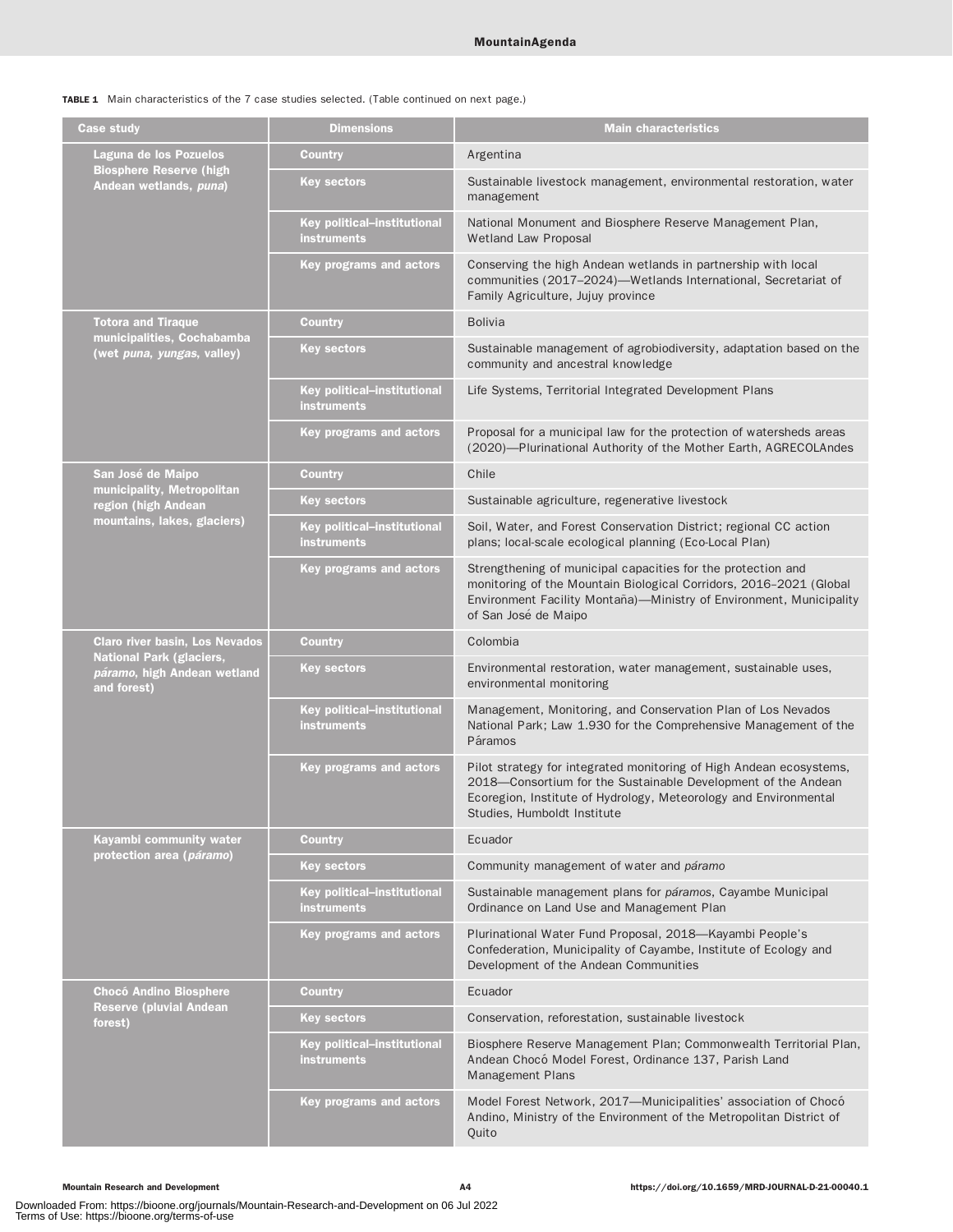| <b>TABLE 1</b> Continued. (First part of Table 1 on previous page.) |  |  |  |  |  |
|---------------------------------------------------------------------|--|--|--|--|--|
|                                                                     |  |  |  |  |  |

| <b>Case study</b>                                                              | <b>Dimensions</b>  | <b>Main characteristics</b>                                                                                                                                            |
|--------------------------------------------------------------------------------|--------------------|------------------------------------------------------------------------------------------------------------------------------------------------------------------------|
| <b>Nor Yauyos Cochas</b><br><b>Country</b>                                     |                    | Peru                                                                                                                                                                   |
| Landscape reserve, Cañete<br>basin river (wet páramo,<br>pluvial tundra, puna) | <b>Key sectors</b> | Environmental conservation, reforestation, peasant agriculture,<br>hydrological services                                                                               |
| Key political-institutional<br><b>instruments</b>                              |                    | Master Plan of the Reserve, Municipal Commonwealth, Management<br>Committee of the Natural Protected Area, Law on Mechanisms of<br>Remuneration for Ecosystem Services |

### FIGURE 2 Map of case studies for the sociopolitical analysis of climate change adaptation policies in the Andes.

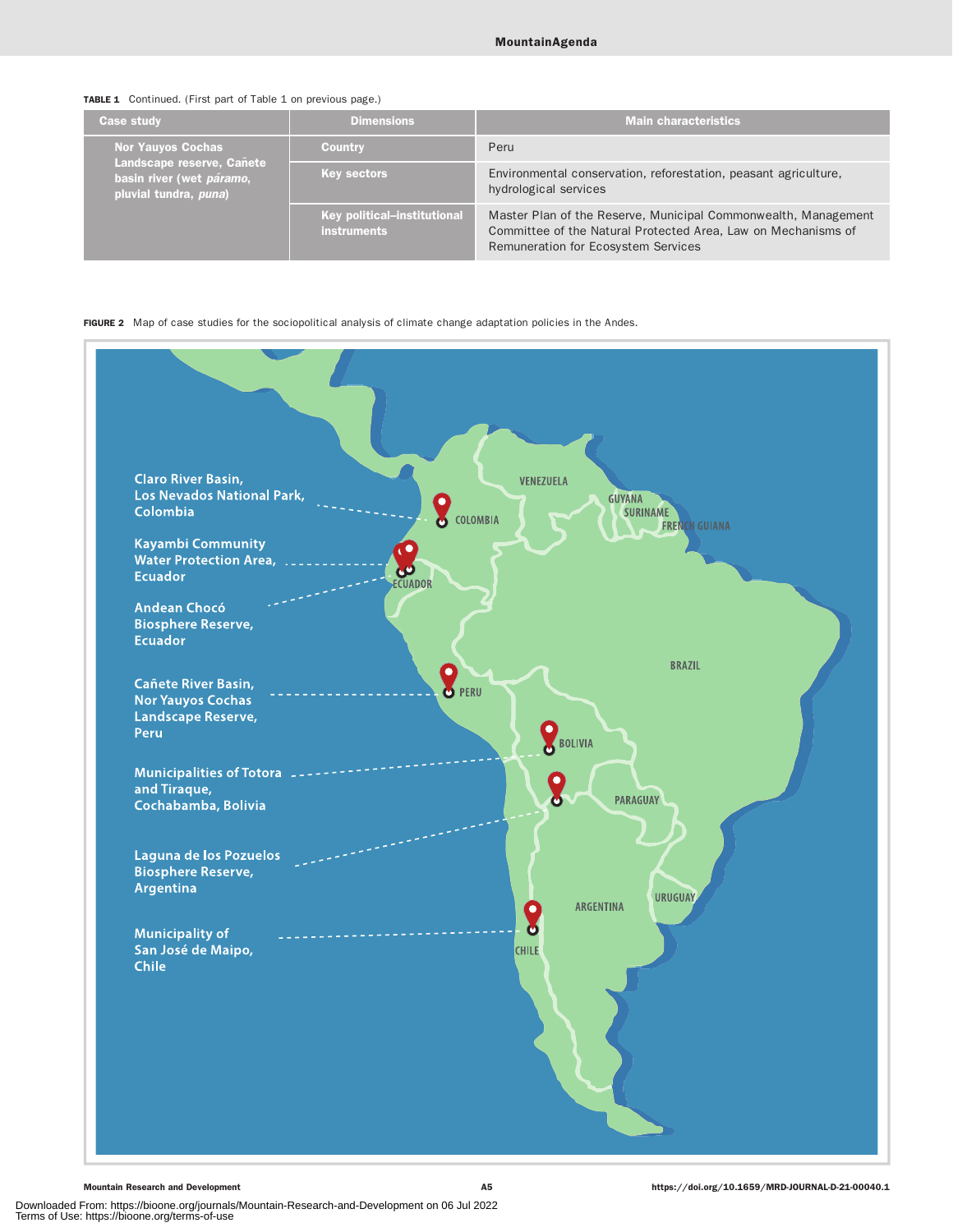diversity of political–institutional contexts and capacities of the implementers, including different governance scenarios and levels of incidence and appropriation of CC adaptation policies at the subnational and local level; (2) the link to mountain socioecological systems in the Andes (páramos, high Andean wetlands, Andean forests, lakes, and puna, among others); (3) the centrality of CC adaptation, in relation to the conservation of water resources and the mitigation of disaster risks, environmental restoration and reforestation, productive forest management, or ecoterritorial alternatives; (4) the diversity of actors, in terms of financing, design, implementation, or participation (eg international experts, national and provincial public authorities, academia, and local and indigenous communities, among others); and (5) the temporality of the selected cases, which are ongoing programs or have been implemented in the last 5 years.

# The state of CC adaptation policies in the Andes

The literature review, social survey, and participatory workshop confirmed that the adoption of climate policies, within the framework of the objectives of the UNFCCC, in Andean countries has accelerated over the last 5 years compared with before 2015 (Maldonado et al 2012; Schoolmeester et al 2016). This is evidenced in the recent adoption of specific policy tools on CC adaptation through the approval, implementation, and actualization of NDCs, as well as CC plans, strategies, and laws (see Table 2 for a synthesis of key results). Another important trend is the design and approval of policies specifically focused on mountain socio-ecosystems and CC, as in the cases of Argentina (Committee for the Sustainable Development of Mountain Regions), Chile (Proposal for a National Policy for Sustainable Management of Mountains and Action Plan to 2030), Colombia (Law 1930 of Páramos), and Peru (National Glacier and Mountain Ecosystem Policy Proposal). A more detailed and extensive comparative analysis of CC adaptation policies in the different countries in the region is presented in Dupuits (2021a).

# Case studies: dialogue among scales and knowledge perspectives on CC adaptation

The case studies feature a diversity of socioecological and multiscale environmental arrangements (eg national park, biosphere, and landscape reserves; municipalities and regions; and community water protection areas). Below, we present a synthesis of the analysis of the 7 case studies, focusing on the 2 key concepts of knowledge coproduction and multiscale governance, and their related variables: interinstitutional and intersectoral articulation, social participation, monitoring and evaluation, productive alternatives, and production of and access to information. These dimensions appeared as the most central and problematic throughout the study at the territorial scale, in terms of the creation of spaces for collaboration, conflict resolution among sectors and stakeholders' interests, and coordination between scales and knowledge. This comparative analysis illustrates the institutional challenges and local perceptions of the interviewees regarding the implementation of CC adaptation policies in the territories and the potential for replication of local initiatives at national and regional levels.

### Interinstitutional articulation between local and national scales

A first challenge identified through the case studies is the tensions that may arise between initiatives or spaces designed at the national level and their adaptation to local realities and needs (Dupuits and Cronkleton 2020). This is evidenced in the lack of concrete implementation or use of governance platforms and plans for CC adaptation designed at the national scale (eg regional CC committees, Chile; regional CC strategies, Ecuador). Conversely, initiatives taken at the local level are not explicitly linked to national CC strategies or policies. These observations resonate with the literature that questions the recent dynamics of "climatization" (Aykut et al 2017; Dupuits 2021b), the creation of new spaces for negotiation, and the multiplication of policies mainly articulated around the CC issue. These processes tend to overshadow the specific agendas and interests of each sector or scale and the impact of other processes such as land use change that, in many cases, have more direct impacts on mountain socioecosystems (Mathez-Stiefel et al 2017).

At the local level, the most relevant and effective political tools are those that have emerged from historical and context-oriented processes of stakeholder participation around specific issues. Some of the normative tools with a high potential impact are articulated around issues of water resource management (Law of Remuneration Mechanisms for Ecosystem Services, Peru; Organic Law of Use and Exploitation of Water Resources, Ecuador), protection of mountain ecosystems (Law 1930 of Integral Management of Páramos, Colombia; proposed Law of Wetlands, Argentina), and environmental restoration (National Plan for Ecological Restoration, Rehabilitation and Recovery of Degraded Areas, Colombia).

Additionally, there is a preference among local authorities and communities for local or subnational spaces for governance and collaboration to complement ones provided at the national level, which tend to overshadow local demands and needs. This is illustrated by the proposal to create a municipal natural reserve in San José de Maipo (latitude 33°38'39.6564"S; longitude 70°20'45.8988"W), Chile, within the framework of the Conservation District Master Plan and the Municipal Environmental Ordinance. Another example is the emphasis on effective participation of local stakeholders for the implementation of the Strategy for Integrated Monitoring of High Andean Ecosystems in Colombia in the Claro River basin  $(5^{\circ}2'8.412''N;$ 75°30′34.056″W) pilot area, in parallel with the consolidation of the process at the national scale.

#### Intersectoral articulation

A major challenge is related to intersectoral articulation in CC adaptation programs and policies, especially between the environment and agriculture sectors, which tend to be disconnected or opposed in most of the case studies. To respond to this problem, policies have emerged that seek to better articulate the objectives of environmental conservation or restoration and productive development. This is illustrated with the adoption of laws or resolutions that support peasant family agriculture and sustainable rural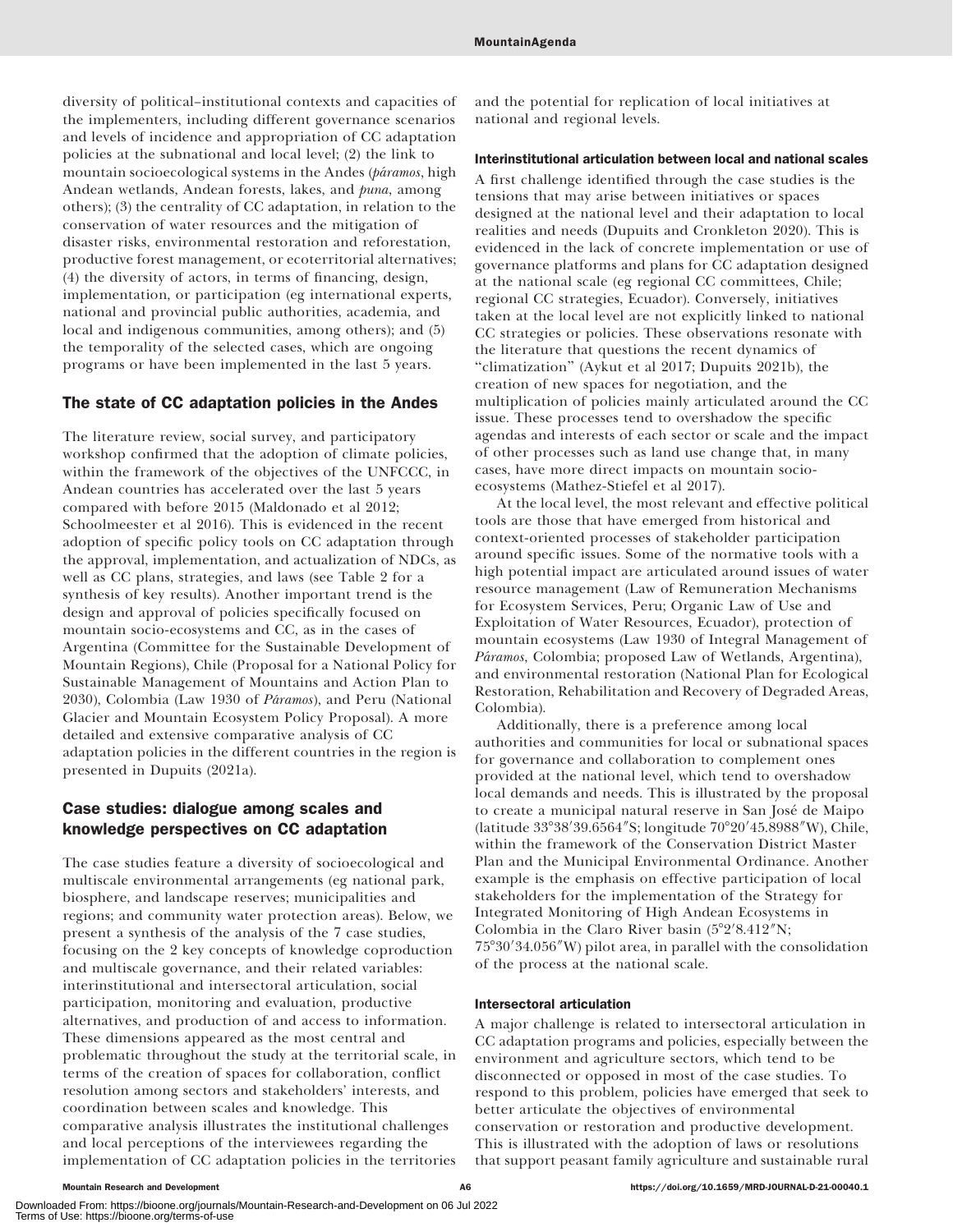TABLE 2 Synthesis of the main progress, challenges, and opportunities on CC adaptation policies in the Andean countries. (Table continued on next page.)

| <b>Dimension</b>                          | <b>Progress</b>                                                                                                                                                                                                                                                                                                                                                                                                                                                                                                                               | <b>Challenges and opportunities</b>                                                                                                                                                                                                                                                                                                                                                                                                                                                                                                                                                                                                                                                                                                                                                       |
|-------------------------------------------|-----------------------------------------------------------------------------------------------------------------------------------------------------------------------------------------------------------------------------------------------------------------------------------------------------------------------------------------------------------------------------------------------------------------------------------------------------------------------------------------------------------------------------------------------|-------------------------------------------------------------------------------------------------------------------------------------------------------------------------------------------------------------------------------------------------------------------------------------------------------------------------------------------------------------------------------------------------------------------------------------------------------------------------------------------------------------------------------------------------------------------------------------------------------------------------------------------------------------------------------------------------------------------------------------------------------------------------------------------|
| <b>Interinstitutional</b><br>articulation | All countries have defined the competencies of a<br>national authority in CC management, which<br>strengthens the interinstitutional articulation of<br>adaptation policies. All 7 countries have adopted<br>climate policies (plans, strategies, and laws) at<br>the national level and have formulated their first<br>NDCs. In addition, 4 countries submitted their<br>updated NDCs in 2020 and have formulated long-<br>term strategies to 2050, demonstrating ambitious<br>goals on CC adaptation (Argentina, Chile,<br>Colombia, Peru). | Some countries are still in the process of approving<br>their national plans, strategies, or laws on CC<br>adaptation because of issues of competencies or<br>economic and political priority. The challenge is<br>then to approve these policies and to devise<br>strategies so that they can be effectively<br>implemented and have a real impact at the<br>territorial level. One opportunity is to learn from the<br>progress of some countries in meeting international<br>commitments in terms of updating the NDCs and<br>formulating long-term strategies on CC.                                                                                                                                                                                                                  |
| <b>Intersectoral articulation</b>         | Most countries have formulated sectoral plans for<br>CC adaptation (Argentina, Bolivia, Chile, Colombia,<br>Ecuador, Peru) and 2 countries have specific<br>institutions for multisectoral articulation at<br>national level (Intersectoral Commission on<br>Climate Change, Colombia; High Level Commission<br>on Climate Change, Peru). In addition, 2 countries<br>have sectoral planning tools at the subnational<br>level (Bolivia and Colombia).                                                                                        | A major challenge is the consolidation of<br>multisectoral platforms at the national level and<br>the concrete application of these instruments to<br>solve the recurrent challenges of articulation in CC<br>adaptation between key sectors with historical<br>contradictions such as environment and<br>agriculture. Several national or subnational CC<br>policies have been built around an integrating<br>transversal sector (water, forests, or sustainable<br>agriculture), which represents an opportunity for<br>articulation. However, an emphasis on forest<br>ecosystems poses a challenge in terms of<br>incorporating a more integrated perspective on<br>mountain landscapes (including other nonforest<br>ecosystems, such as high-elevation grasslands and<br>wetlands). |
| <b>Social participation</b>               | All countries mention social participation in their<br>national climate policies as a guiding principle.<br>This is achieved through citizen consultation<br>mechanisms (Argentina, Chile), territorial planning<br>(Bolivia), or subnational coordination tables<br>(Colombia, Ecuador). An innovative experience is,<br>for example, the creation of Peru's Indigenous<br>Peoples' Platform for Climate Change.                                                                                                                             | The biggest challenge is the effective<br>implementation of platforms and mechanisms for<br>involving civil society in decision-making processes.<br>Potential opportunities that promote the effective<br>articulation of civil society include water summits<br>in Bolivia, biosphere reserves, and model forests,<br>among others. In addition, a key opportunity is to<br>enhance coproduction processes of<br>technoscientific and local knowledge about CC,<br>both for scaling up local knowledge about CC and<br>training on the use of technical and scientific tools.                                                                                                                                                                                                           |
| <b>Monitoring and evaluation</b>          | Three countries have national mechanisms for<br>evaluating and monitoring CC adaptation measures<br>(Argentina, Chile, Colombia), through national<br>systems of environmental indicators, monitoring<br>systems, or specific goals set out in their NDCs.<br>Another advance is the ongoing construction of the<br>National Policy of Glaciers and Mountain<br>Ecosystems in Peru.                                                                                                                                                           | One major challenge is that the mechanisms are in<br>the design stage, so there are still no concrete<br>data. In addition, there are opportunities for<br>regional discussion and exchange of experiences<br>on the long-term integrated monitoring of socio-<br>environmental indicators and the follow-up of CC<br>adaptation measures that complement efforts at<br>the national level (eg research agenda and platform<br>for the integrated monitoring and analysis of socio-<br>environmental indicators in the Andes, Consortium<br>for the Sustainable Development of the Andean<br>Ecoregion; Andean Environmental Technology<br>Platform Proposal, Andean Community<br>Environmental Charter).                                                                                 |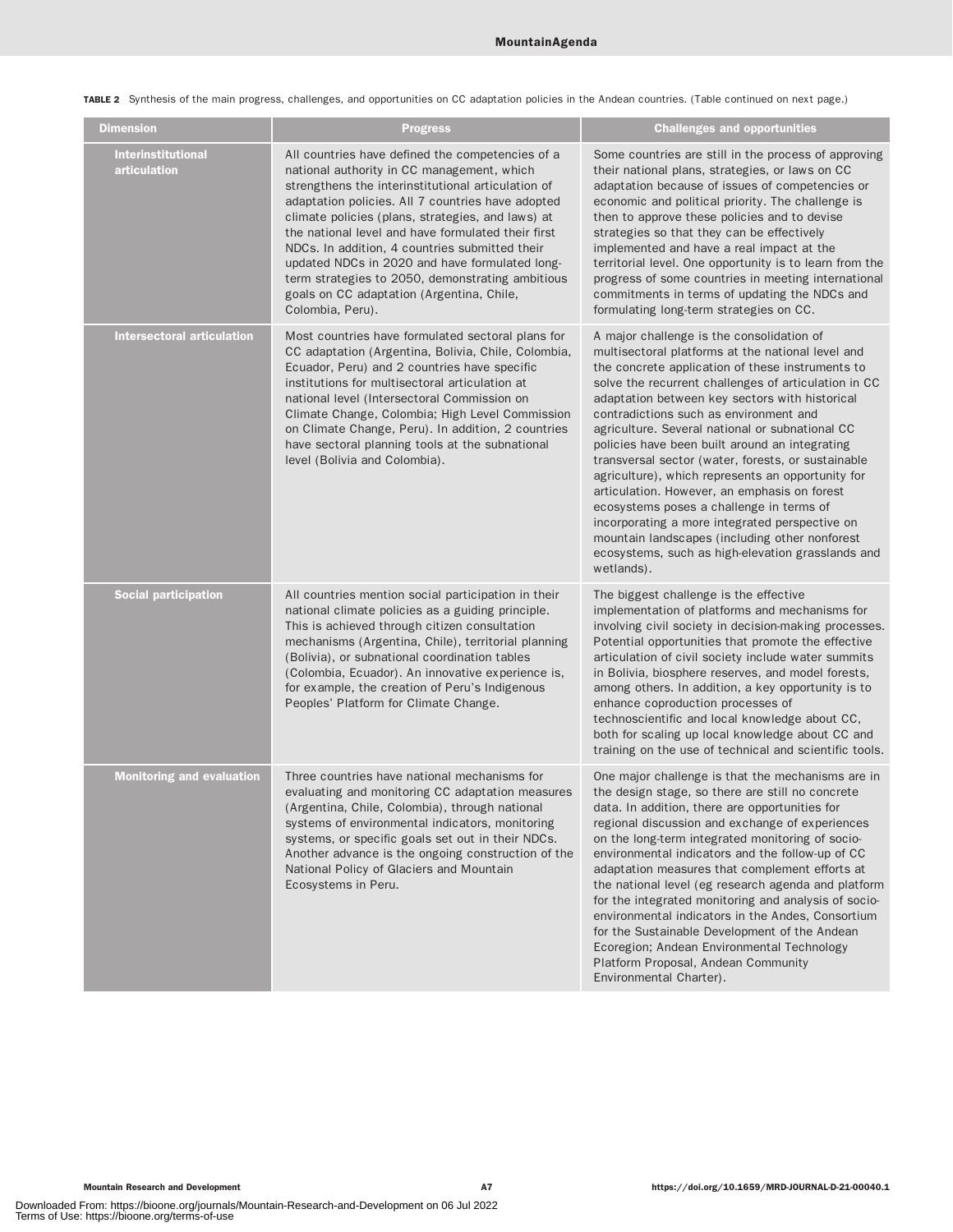| <b>Dimension</b>                                          | <b>Progress</b>                                                                                                                                                                                                                                                                                                                                                                                                                                                                                                                                                                                             | <b>Challenges and opportunities</b>                                                                                                                                                                                                                                                                                                                                                                        |  |  |  |  |
|-----------------------------------------------------------|-------------------------------------------------------------------------------------------------------------------------------------------------------------------------------------------------------------------------------------------------------------------------------------------------------------------------------------------------------------------------------------------------------------------------------------------------------------------------------------------------------------------------------------------------------------------------------------------------------------|------------------------------------------------------------------------------------------------------------------------------------------------------------------------------------------------------------------------------------------------------------------------------------------------------------------------------------------------------------------------------------------------------------|--|--|--|--|
| <b>Sustainable and adaptive</b><br>productive transitions | Several countries have designed and implemented<br>pilot management plans and land use and<br>sustainable livestock practices that adapt<br>production transition processes to the local scale<br>(eg sustainable management plan for livestock<br>grazing in Laguna de los Pozuelos, Argentina; pilot<br>intervention plan in the rural community of<br>Miraflores, Peru). In Ecuador, 2 municipal<br>ordinances seek to promote an alternative model of<br>sustainable rurality in Chocó Andino (Ordinance No.<br>137), and the regulation of land uses in Cayambe<br>canton (Ordinance No. 04-CMC-2020). | A key challenge is to integrate these instruments<br>more explicitly into CC adaptation plans and<br>strategies formulated at the national level. In<br>addition, it is necessary to clarify how these<br>sustainable agricultural or livestock alternatives<br>respond to climate threats or vulnerabilities faced<br>by productive and livelihood systems.                                               |  |  |  |  |
| <b>Production and access</b><br>to information            | An illustration of progress is the construction of the<br>Strategy for Integrated Monitoring of High Andean<br>Ecosystems in Colombia, which aims to<br>disseminate scientific knowledge to civil society<br>and political actors. In Bolivia, several academic<br>research projects encourage processes of<br>institutionalization of ancestral knowledge on<br>climate measurement in the Andes.                                                                                                                                                                                                          | One of the greatest challenges is to better connect<br>science and decision-making and to support the<br>development of citizen science and participatory<br>research. In addition, a key challenge is to support<br>the combination of local knowledge with<br>technoscientific systems promoted at the national<br>level, to respond to the complexity of CC impacts<br>related to monitoring processes. |  |  |  |  |

#### TABLE 2 Continued. (First part of Table 2 on previous page.)

development, as in Colombia (Ministerial Resolution 464, Strategic Public Policy Guidelines for Peasant, Family, and Community Agriculture) and Argentina (Law 27.118 of Historical Repair of Family Farming). In addition, the national instruments or commissions for intersectoral articulation around CC that have recently been created in various countries of the region (eg Intersectoral Commission on Climate Change, Colombia; High Level Commission on Climate Change, Peru; Climate Change Intersectoral Committee, Ecuador) have high potential, although their implementation at the subnational scale needs to be strengthened. Another illustration at the local level is the adoption, in the Andean Chocó of Ecuador (0°3′45.072″N; 78°40′56.3232″W), of participatory integrated farm plans, where objectives of sustainable productive systems are implemented with environmental conservation and degraded area restoration practices.

#### Social participation

In some cases, formal spaces have been created to promote more effective participation of civil society actors in formal decision-making and governance processes, for example in the case of protected natural areas and CC adaptation programs. Three types of social participation mechanisms are highlighted: (1) plans and management committees for protected natural areas, landscape, and biosphere reserves; (2) master plans, municipal laws, associations among several municipalities, and ordinances at the subnational level; and (3) civil society networks and participatory summits. Many of these spaces are supported by national policies related to CC or development planning more broadly. This is the case with the participatory process for the construction of a municipal law of watershed areas protection in Totora (17°44′16.908″S; 65°11′22.236″W) and Tiraque (17°24′16.416″S;

65°43′55.164″W), Bolivia, which is derived from Law 777 of the Comprehensive State Planning System, the guidelines for the elaboration of the Territorial Plans of Integral Development, and the Life Systems (a unit for development planning in Bolivia).

#### Monitoring and evaluation

Another important challenge for multiscale governance is the monitoring of CC adaptation programs, which often tend to be tied to time-limited international cooperation projects. Several actors mention the difficulty of institutionalizing programs at the local, subnational, or national government level to ensure their long-term monitoring and sustainability. To respond to this limitation, capacity-building efforts are being developed for municipalities and local communities. These efforts are evidenced in the cases of San José de Maipo in Chile and Laguna de los Pozuelos (22°20′28.266″S; 65°59′53.412″W) in Argentina, where several training workshops on the management of new political instruments of CC adaptation have been implemented for municipal technicians.

Challenges include sustainability over time, documentation, and monitoring of the impacts of ecosystem-based adaptation (EbA). The sustainability of conservation and restoration practices that are being implemented by local communities through international or governmental cooperation programs should be ensured. For example, in the case of the municipalities' association in Nor Yauyos Cochas (12°6′42.6132″S; 75°53′39.2568″W), Peru, and Chocó Andino, Ecuador, greater consolidation integrating several local governments is needed, as the projects have been promoted through time-limited international cooperation. There is a risk of losing interest and commitment from local communities in ensuring environmental conservation and the substitution of unsustainable and nonresilient productive practices in the face of economic instability. This is manifested in the Nor Yauyos Cochas reserve, where the Conservation and Sustainable Use of the High Andean Ecosystems of Peru Through Payment for Environmental Services for the Alleviation of Rural Poverty and Social Inclusion project is nearing completion. This presents the problem of ensuring financial assistance and technical support from the National Protected Areas Secretary of Peru for the cattle-raising pastoral communities that have begun their productive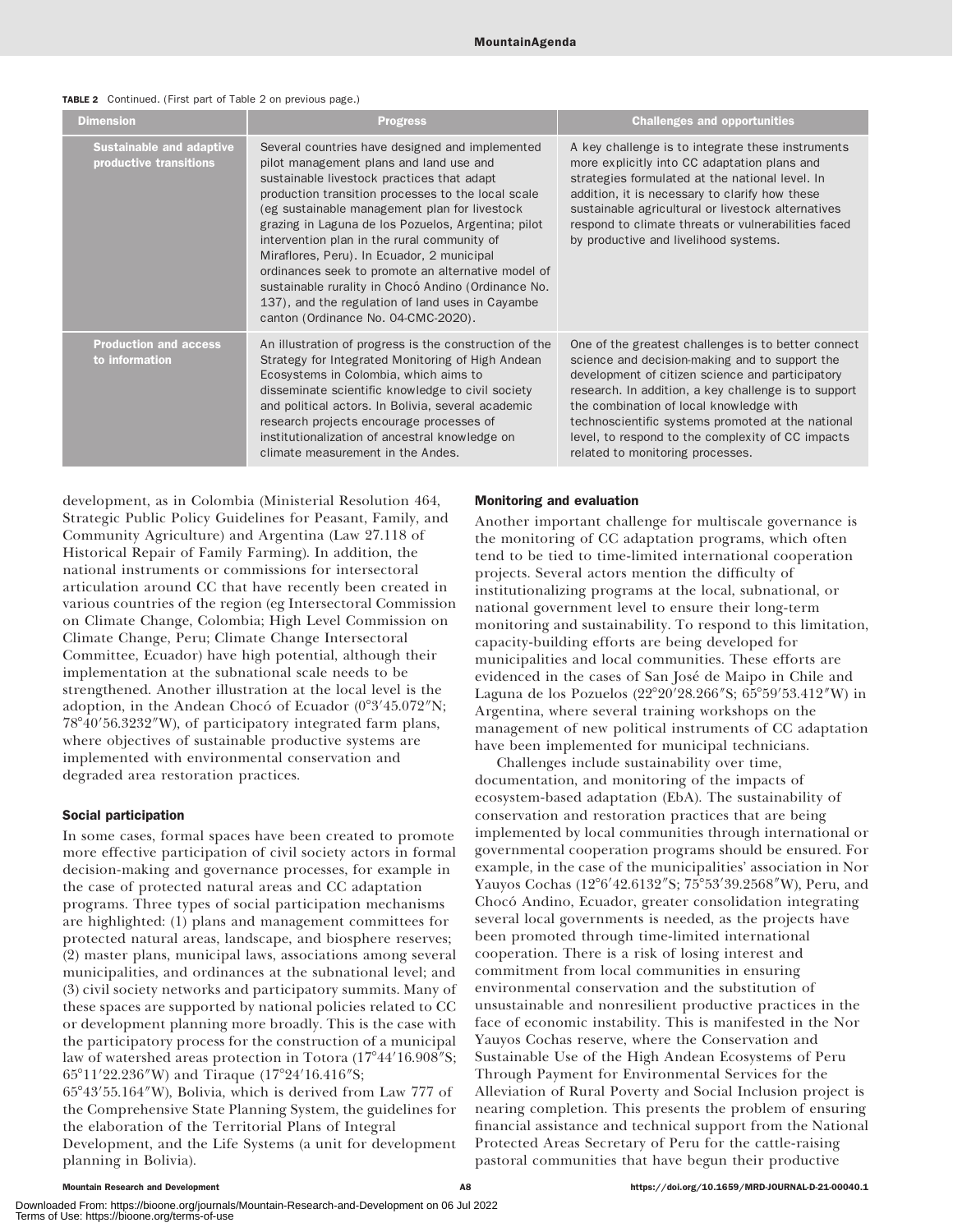transition. Moreover, more participatory approaches in monitoring and evaluation of EbA strategies are needed.

## Sustainable and adaptive productive transitions

The identification of sustainable agricultural and livestock production alternatives for local communities is a cornerstone of most of the CC adaptation plans that are being implemented at the local level. These activities are prioritized through the design and implementation of pilot management plans and land use and sustainable livestock practices that facilitate production transition processes at the local scale (eg Sustainable Management Plan for Livestock Grazing in Laguna de los Pozuelos, Argentina; Pilot Intervention Plan in the rural community of Miraflores, Peru). Municipalities play a key role, sometimes organized through an association in alliance with local communities. Central government can also play an important role, through the Ministry of Agriculture promoting family farming or managing protected areas and natural resources. In the case of Ecuador, there are 2 examples of municipal ordinances that seek to promote an alternative model of sustainable rurality in Chocó Andino (Ordinance No. 137) and the ordinance of land uses in Cayambe canton (Ordinance No. 04-CMC-2020).

Although these local instruments could be replicated and systematized at the national level, they need to be more explicitly integrated into CC adaptation plans and strategies formulated at the national level. In addition, clarification is needed on how these sustainable agricultural or livestock alternatives respond to climate threats or vulnerabilities faced by productive and livelihood systems.

#### Production and access to information

Some of the greatest challenges in production and access to information are the needs to better connect science and decision-making and to support the development of citizen science and participatory research (Bäckstrand 2004; Jasanoff 2004; Llambí and Garcés 2021). An illustration of progress here is the ongoing construction of the Strategy for Integrated Monitoring of High Andean Ecosystems in Colombia, which aims to disseminate scientific knowledge among civil society and political actors (Llambí et al 2019). In Bolivia, several academic research projects (Universidad San Simón de Cochabamba) encourage processes of institutionalization of ancestral knowledge on climate measurement in the Andes. These focus on the relationship between climate and cultural and ritual practices. Research conducted at the local scale reveals the priority given by residents to community-based adaptation rather than the classical approaches of nature-based solutions or EbA often promoted by international cooperation and government-led programs (Ariza-Montobbio and Cuvi 2020). In addition, a key challenge is to support the combination of local knowledge with technoscientific systems promoted at the national level to respond to the complexity of CC impacts related to monitoring processes.

Finally, some cases show the challenges and risks in the recognition and revalorization of local knowledge at the national level, especially within formal governance spaces (Dupuits et al 2020). This is evidenced in the institutionalization process of the Kayambi Community Water Protection Area (0°2′24.72″N; 78°8′31.8516″W) in

Ecuador. This resulted in the transformation of community demands according to the requirements of the public regulations (reduction of the protected area, imposition of restrictions on land uses allowed). Although the Institute of Ecology and Development of the Andean Communities contributed to producing knowledge about water resources in the Kayambi territory, the process was not recognized by government actors, who asked for more technoscientific evidence. This demonstrates the importance of coproduction processes between technoscientific and local knowledge (Budds and Zwarteveen 2020; Miller and Wyborn 2020) to resolve the tensions between the sociocultural vision of indigenous communities and the political–legal vision promoted by government agencies. This antagonism derives from the prevalence of uses and the disparities among actors in terms of power, knowledge, political influence, and so forth.

National policies for CC adaptation should therefore provide tools and mechanisms to allow technoscientific knowledge to be better used by local actors and be articulated with their own knowledge. Some national policies for CC adaptation do include the recognition of the communities' cultural vision of natural resources and the assessment of their knowledge to analyze the impacts of CC on their adaptive capacity. For example, in 2020, Peru created the Indigenous Peoples' Platform for Climate Change as an innovative space to facilitate knowledge coproduction on CC between the state and indigenous peoples.

# Recommendations for future research and policy on CC adaptation in the Andes

The analysis presented in this paper emphasizes how the implementation of national CC adaptation policies on the ground often lacks articulation and coherence with local governance tools and platforms mostly used by local authorities, civil society organizations, and communities. We highlighted various local initiatives in response to this limitation. Several examples across the Andes illustrated interesting processes of multiactor and multiscale cooperation. They also showed the tensions and opportunities that can arise for an effective integration of stakeholders and governance scales. Based on the results of our normative and sociopolitical analysis, we now propose some key recommendations aimed at the different stakeholders. These could inform the development of an agenda for multiscale and multiactor CC adaptation governance in the region.

A first priority is to develop and enhance spaces, processes, and mechanisms of participatory and territorial construction of national policies for CC adaptation. These should capitalize on the normative tools mostly used by local actors (eg municipal ordinances and laws, land use planning, disaster risk reduction strategies, community or municipal conservation areas) and the most relevant sectoral policies (eg guidelines to address forestry and agroforestry in national adaptation plans, Food and Agriculture Organization of the United Nations [FAO]). These tools would facilitate the inclusion of the specificities of mountain socio-ecosystems as a crosscutting axis of CC adaptation policies in the region. This would be achieved by providing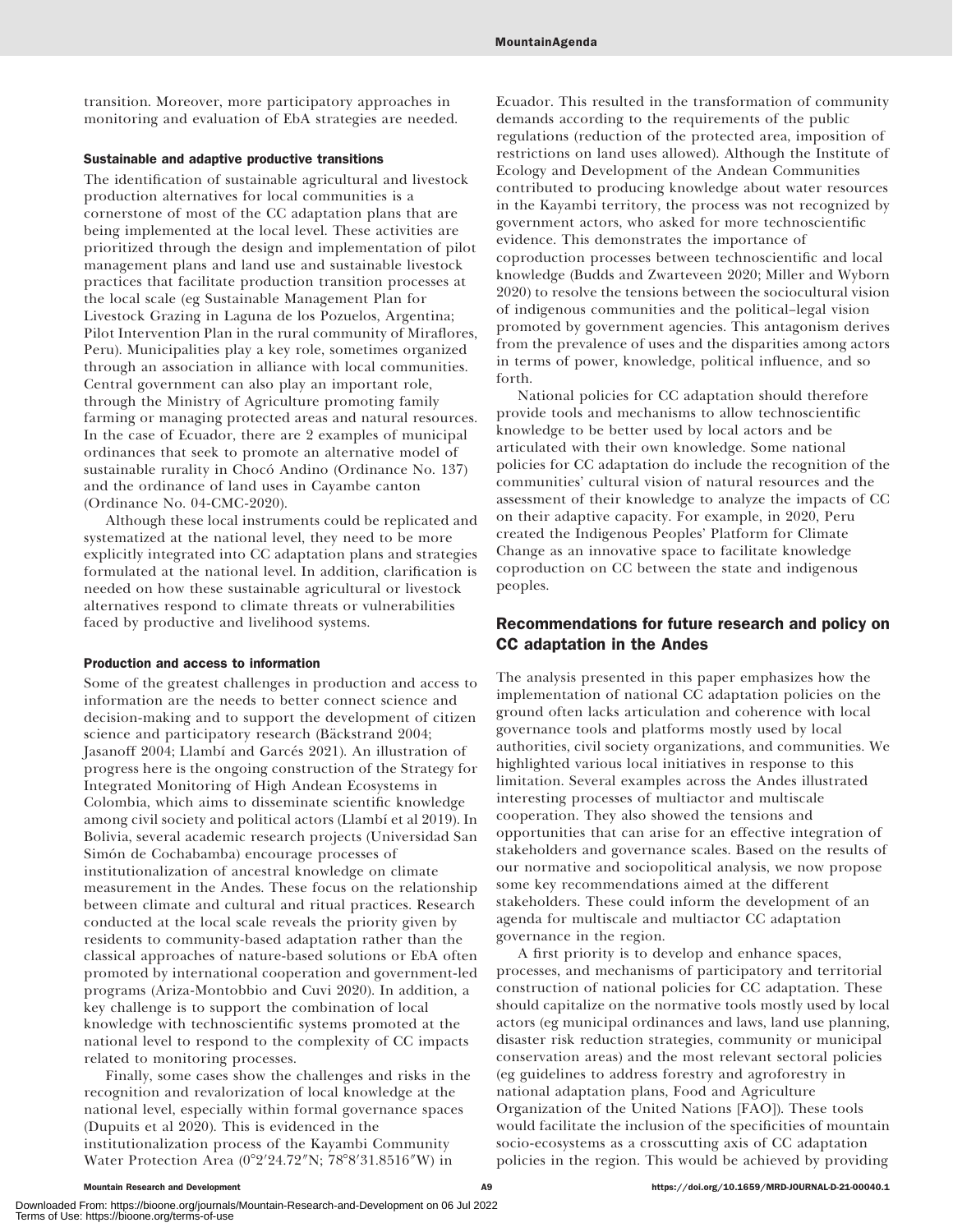effective spaces for collaboration in the field and by responding to the effects of CC on these ecosystems. In addition, it is essential to document and systematize subnational tools and spaces that adopt an intersectoral and ecosystem approach to inform and influence national public policies as well as their effective implementation. Local and subnational governments, as well as representatives of civil society organizations, should be key actors in this process of replication and scaling up.

A second priority is to design strategies for monitoring and evaluating the tools, spaces, and practices developed within programs of international cooperation to transition toward practices of sustainable and adaptive rural development and conservation by local communities. For this, regional political platforms such as the Andean Mountain Initiative have a particularly important role to play as a bridge among international actors and agreements and the continuity of public policies at the national and subnational level. A way to address this and promote more active participation of local stakeholders would be to incorporate participatory monitoring across CC adaptation initiatives. This would strengthen capacities at the local and landscape levels and tie the generation of relevant knowledge to local actors' specific needs for maintaining and restoring ecosystem functioning. This can be complemented by the construction of integrative platforms of indicators for the sociopolitical monitoring of CC adaptation measures, which could complement the hydrometeorological and environmental dimensions more commonly monitored.

A third priority is linked to the construction of mechanisms and spaces for coproduction between technoscientific knowledge and local and ancestral knowledge on CC adaptation (Young and Lipton 2006; Cueva and Groten 2010; Ariza-Montobbio and Cuvi 2020). For this, researchers can play a key role, along with local and indigenous leaders, in fostering transdisciplinary approaches to knowledge coproduction (Steger et al 2021). This can link local and ancestral knowledge with national public policies and, in turn, evaluate environmental sustainability, adaptive value, and disaster risk reduction potential in CC scenarios of traditional management practices and strategies (design of participatory action–research methodologies; Grundy 1988). In addition, international and regional initiatives or funds focused on research on community-based CC adaptation should be promoted. The implementation of international or governmental cooperation programs should support the institutionalization of ancestral practices of assessment of or adaptation to CC. Their impacts in CC scenarios and their value should be analyzed in the context of promoting resilience and reducing vulnerability of livelihoods and productive strategies (eg United Nations University Nairobi Work Program; Training in Sustainable Management of Mountain Areas led by the Secretariat of the Alliance for Mountains of the FAO). Conversely, tools should be promoted so that technoscientific knowledge is better used and appropriated in territorial management by local actors. Processes of knowledge coproduction and innovation should be generated by integrating diverse knowledge perspectives through an effective dialogue guided by participatory approaches to problem-solving and governance at multiple spatial scales.

Finally, it should be recognized that, within and across groups and actors, there are likely to be diverse perspectives, capacities, and knowledge systems. These can generate tensions, lack of trust, misunderstandings, or lack of effective participation from the early stages of implementation of CC adaptation strategies. These can then impede knowledge coproduction and undermine coherent action on CC adaptation. Finding ways to reach consensus or compromise among alternative knowledge systems, worldviews, perspectives, and priorities through more problem-oriented policy design, monitoring, and research should be a priority goal to promote more effective dialogue processes among stakeholders.

## ACKNOWLEDGMENTS

The authors would like to thank the Andean Forests Program and Adaptation at Altitude Program, financed by the Swiss Agency for Development and Cooperation (SDC), for their financial support. The authors also thank the teams at CONDESAN for their support (in particular María Arguello, Alexandra Garcés, Karen Price, Geovanna Lasso, Ana C. Benitez, and Alejandra Melfo), as well as the many experts and institutions working in Andean mountain socio-ecosystems and climate change adaptation programs and policies for their invaluable contributions to the study.

#### OPEN PEER REVIEW

This article was reviewed by Catherine M. Tucker and Manuel Prieto. The peer review process for all MountainAgenda articles is open. In shaping target knowledge, values are explicitly at stake. The open review process offers authors and reviewers the opportunity to engage in a discussion about these values.

#### **REFERENCES**

Andonova LB, Mitchell RB. 2010. The rescaling of global environmental politics. Annual Review of Environment and Resources 35(1):255–282. [https://doi.org/10.](https://doi.org/10.1146/annurev-environ-100809-125346) [1146/annurev-environ-100809-125346](https://doi.org/10.1146/annurev-environ-100809-125346).

Ariza-Montobbio P, Cuvi N, 2020. Adaptación basada en ecosistemas en Ecuador: Buenas prácticas para el Co-Manejo Adaptativo. Ambiente & Sociedade 23. [https://doi.org/10.1590/1809-4422asoc20180315r2vu2020L4AO.](https://doi.org/10.1590/1809-4422asoc20180315r2vu2020L4AO)

Aykut S, Foyer J, Morena E, editors. 2017. Globalising the Climate: COP21 and the Climatisation of Global Debates. London, United Kingdom: Routledge.

Bäckstrand K. 2004. Scientisation vs. civic expertise in environmental governance: Eco-feminist, eco-modern and post-modern responses. Environmental Politics 13(4):695–714.<https://doi.org/10.1080/0964401042000274322>. Barcena A, Samaniego JL, Peres W, Alatorre JE. 2020. La emergencia del cambio climático en América Latina y el Caribe: ¿Seguimos esperando la catástrofe o pasamos a la acción? Libros de la CEPAL Nº160 (LC/ PUB.2019/23-P). Santiago de Chile, Chile: CEPAL [Comisión Económica para América Latina y el Caribe]. Brondizio E, Ostrom E, Young O. 2009. Connectivity and the governance of multilevel social-ecological systems: The role of social capital. Annual Review of Environment and Resources 34:253–278. [https://doi.org/10.1146/annurev.](https://doi.org/10.1146/annurev.environ.020708.100707) [environ.020708.100707.](https://doi.org/10.1146/annurev.environ.020708.100707)

Budds J, Zwarteveen M. 2020. Retheorizing ecosystem services as cultural landscapes: Co-constitution, power relations, and knowledges. International Journal of Environmental, Cultural, Economic, and Social Sustainability: Annual Review 16(1):41–59. [https://doi.org/10.18848/1832-2077/CGP/v16i01/41-](https://doi.org/10.18848/1832-2077/CGP/v16i01/41-59) [59.](https://doi.org/10.18848/1832-2077/CGP/v16i01/41-59)

Climate Policy Initiative. 2019. Global Landscape of Climate Finance 2019. London, United Kingdom: Climate Policy Initiative. [https://www.](https://www.climatepolicyinitiative.org/publication/global-landscape-of-climate-finance-2019/) [climatepolicyinitiative.org/publication/global-landscape-of-climate-finance-](https://www.climatepolicyinitiative.org/publication/global-landscape-of-climate-finance-2019/)[2019/](https://www.climatepolicyinitiative.org/publication/global-landscape-of-climate-finance-2019/); accessed on 28 January 2022.

Cuesta F, Bustamante M, Becerra MT, Postigo J, Peralvo M, editors. 2012. Panorama andino de cambio climático: Vulnerabilidad y adaptación en los Andes Tropicales. Lima, Peru: CONDESAN [Consorcio para el Desarrollo Sostenible de la Ecoregión Andina] and SGCAN [Secretaría General de la Comunidad Andina]. Cueva K, Groten U. 2010. Saberes y Prácticas Andinas. Una muestra de los sistemas de conocimiento biocultural local. Quito, Ecuador: Programa BioAndes, Ecociencia, ECOPAR.

**Dupuits E.** 2021a. Estado actual de las políticas de cambio climático y las estrategias de adaptación en los Andes: Una mirada multisectorial desde las montañas. Adaptation at Altitude Programme, Andean Forests Programme. Quito, Ecuador: CONDESAN [Consorcio para el Desarrollo Sostenible de la Ecoregión Andina] and SDC [Swiss Agency for Development and Cooperation].

**Dupuits E.** 2021b. Reversing climatisation: Transnational grassroots networks and territorial security discourse in a fragmented global climate governance. International Politics 58:563–581. [https://doi.org/10.1057/s41311-020-00256-](https://doi.org/10.1057/s41311-020-00256-2) [2](https://doi.org/10.1057/s41311-020-00256-2).

Dupuits E, Baud M, Boelens R, De Castro F, Hogenboom B. 2020. Scaling up but losing out? Water commons' dilemmas between transnational movements and grassroots struggles in Latin America. Ecological Economics 172:106625. <https://doi.org/10.1016/j.ecolecon.2020.106625>.